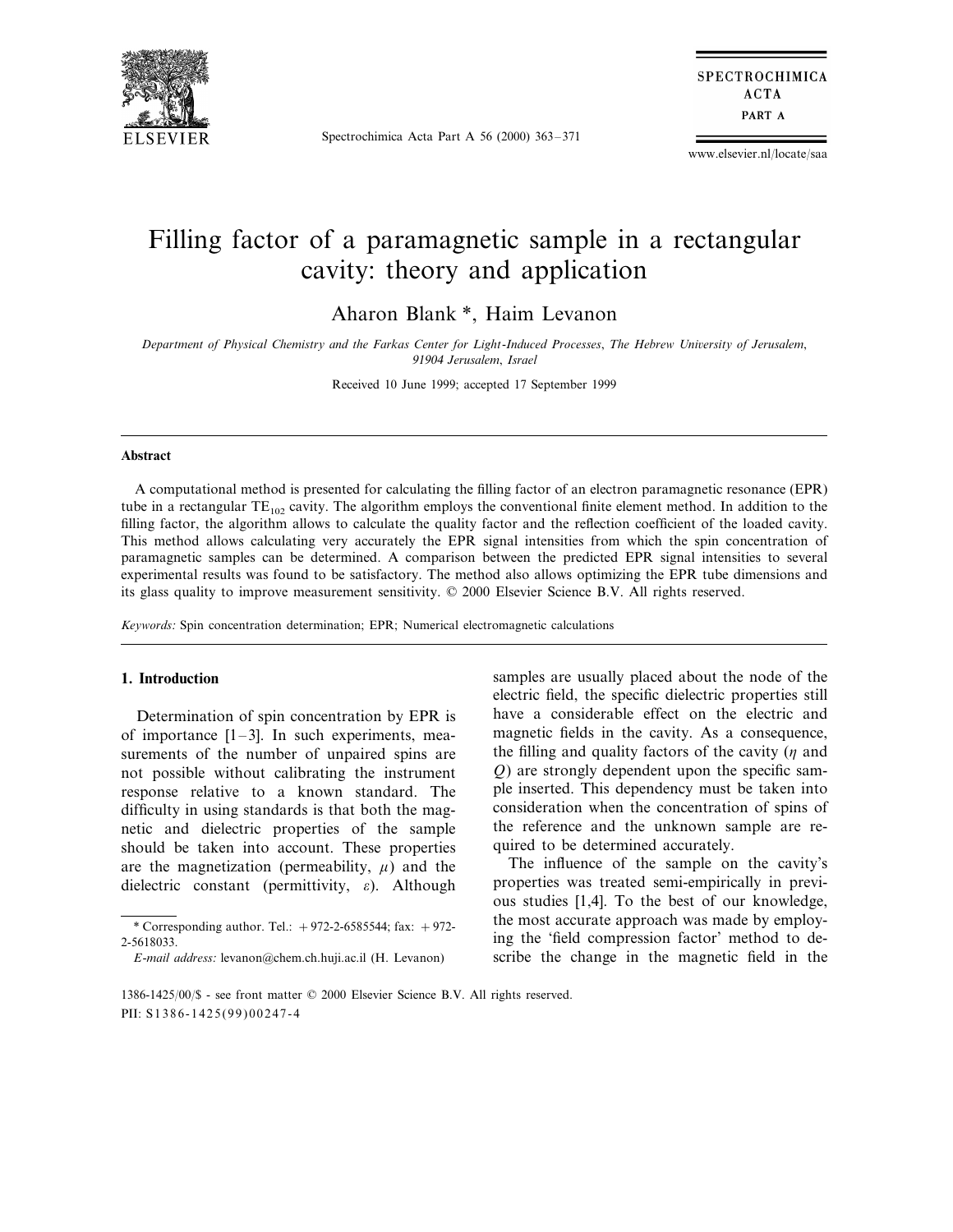

Fig. 1. Typical EPR instrumentation layout employed in the present study.

cavity upon sample insertion [1]. This method applies to the EPR experimental configuration shown in Fig. 1. Under such conditions, the field modulated EPR signal is proportional to [1]:

$$
V = V_0 Q_{\rm L} (\Gamma_2 - \Gamma_3)(1 + \Gamma_3) (\int_{V_s} B_1^2 B_2 \, \mathrm{d}V / W_{\rm st}) \tag{1}
$$

where  $V_0$  is the incident microwave voltage;  $Q_L$  is quality factor of the loaded cavity;  $\Gamma_2$ ,  $\Gamma_3$  are the reflection coefficients from the matched load and the cavity, respectively;  $B_1$ ,  $B_2$  are the microwave and modulation field amplitudes, respectively integrated over the sample volume  $(V_s)$ ; and  $W_{st}$  is the total energy stored in the cavity, which is given by:

$$
W_{\rm st} = \frac{1}{2} \int_{V_{\rm cavity}} \frac{B_1^2}{\mu} \, \mathrm{d}V \tag{2}
$$



Fig. 2. Sample in a cavity as modeled by the FEM method (dimensions are in cm). (a) General 3-D view of the cavity with the cylindrical sample in it and the coupling iris; (b) FEM grid of the cavity and sample. The thick line represents cavity boundaries. The boundary conditions on the cavity are imposed by perfect conductor boundary conditions except for the coupling wall, which has a hole in it. An additional three segments are added before the cavity coupling wall and  $TE_{102}$  mode boundary conditions are imposed on the leftmost wall. The grid size is changed according to sample position; (c) The FEM representation of the iris.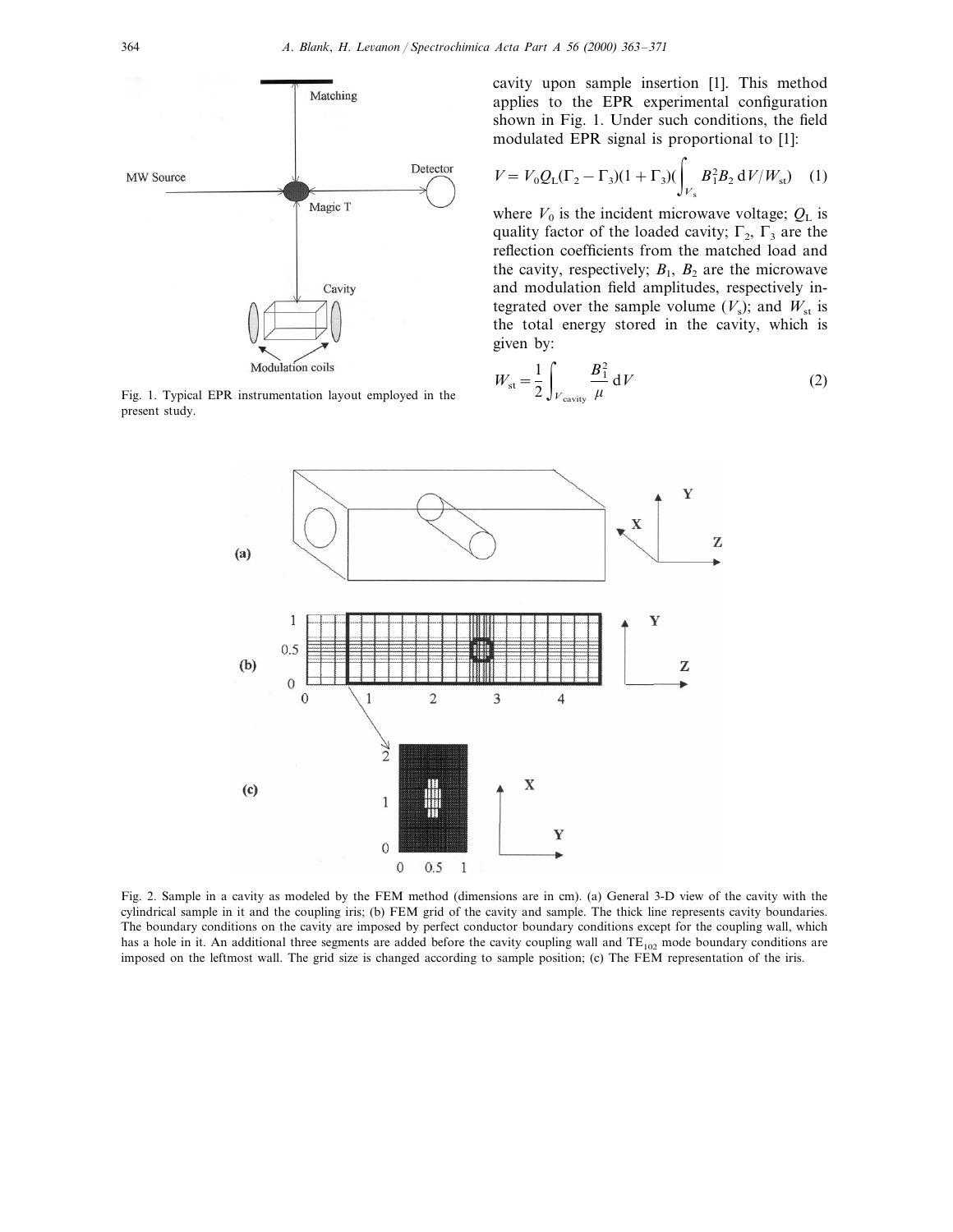

Fig. 3. The six edges of the tetrahedron defined in the numerical procedure. The electric fields are calculated along these edges.



Fig. 4. Field distribution inside an X-band  $TE_{102}$  (1.016; 2.28; 4.15 cm) cavity with an empty quartz tube with inner radius of 2 mm, and outer radius of 3 mm. (a) The magnitude of  $E_y$  as a 2-D presentaTion in the  $y = 0.5$  cm plane (left) and 1-D presentation along the *z*-axis of the cavity in  $y = 0.5$  cm,  $x = 1.15$  cm; (b) The magnitude of  $H<sub>x</sub>$  as a 2-D presentation in  $y = 0.5$  cm plane (left) and 1-D presentation along the *z* axis of the cavity in  $y = 0.5$  cm,  $x = 1.15$  cm. Notice the increase in magnetic field amplitude inside the tube.

Inspection of Eq. (1) shows that the EPR signal is directly proportional to the quantity  $\zeta =$  $\int_{V_s} B_1^2 B_2 dV$ . Therefore, one can introduce the compression factor term,  $\psi$  (= [ $\zeta$ (with sample)/  $\zeta$ (without sample)]), which describes the field compression when the sample is inside the cavity. Although the mathematical treatment associated with the compression factor is accurate, obtaining

the actual quantity of this factor is complicated. This is because of the fact that EPR samples are usually placed along the long axis (x) of the rectangular cavity (Fig. 2a). Under such conditions, one can not derive exact analytical expressions for calculating  $\psi$ , since the problem becomes a three-dimensional, with no separable wave equation. However, if the sample is placed along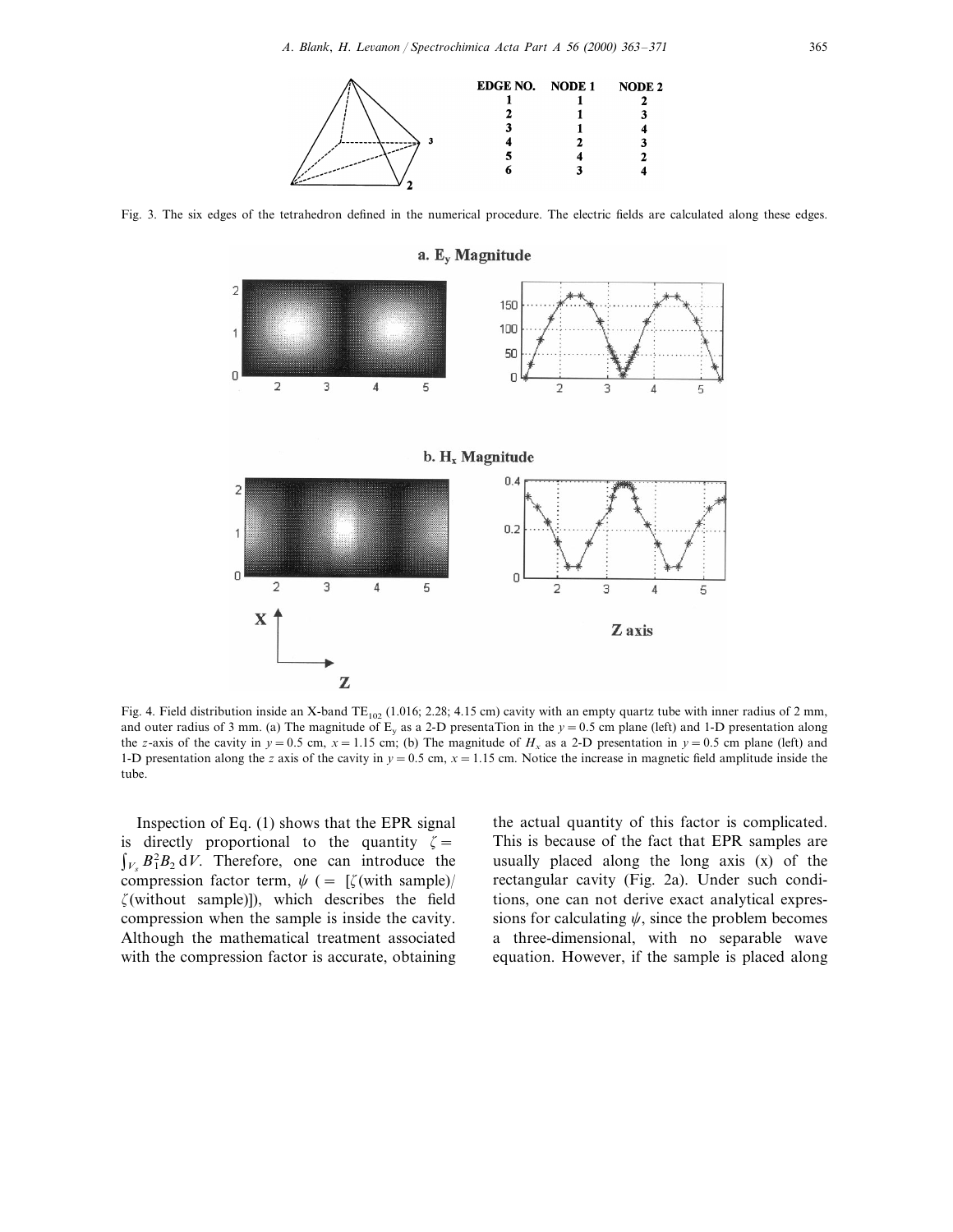

Fig. 5. Schematic presentation of the cavity and sample (top) and its transmission lines analogous representation (bottom).

the *y*-axis, the two-dimensional symmetry of the  $TE_{102}$  mode in the cavity is not broken and one can derive, by the variational principle, a rather accurate closed form expression for the field inside the sample [5]. The case where the sample is inserted along the *z*-axis of the cavity is not practical, experimentally and computationally. In most EPR cavities the sample is inserted along the *x*-axis. Thus, one is left with two possibilities:

- 1. Empirical measurement of the compression factor for different tube dimensions, solvents, etc., as was carried out by Casteleijn [1] with a small DPPH grain in the middle of the sample or;
- 2. the method we introduce here that is much more general and accurate, which uses numerical calculations of the electromagnetic (EM) fields inside the cavity.

Remarkable progress has been achieved in recent years in the field of computational electromagnetics, which models and solves numerically the electromagnetic fields in variety of structures [6]. Computational electromagnetic techniques were previously used to design new EPR cavity structures [7], and general purpose commercial computational electromagnetic software is now widespread [8]. In spite of the existence of such commercial general-purpose codes, we saw the importance of introducing new software for solving the specific problem that was described above. This software is more efficient than general-pur-

Table 1

Comparison between calculated and experimental EPR results for a point sample inside a quartz tube with several tube dimensions

| $d_{\rm o}/d_{\rm i}^{\rm a}$ (mm) | $\Delta f$ of resonance frequency <sup>b</sup><br>(MHz) |              | $\eta_{\rm calc}^{\rm c}$ (normalized) | $Q_{\rm calc}^{\rm d}$ | $T_{\text{calc}}^{\text{e}}$ $r_{\text{couple}}^{\text{f}}$ (mm) |           | EPR signal <sup>g</sup> (normalized) |       |
|------------------------------------|---------------------------------------------------------|--------------|----------------------------------------|------------------------|------------------------------------------------------------------|-----------|--------------------------------------|-------|
|                                    | [17]                                                    | Calc.        |                                        |                        |                                                                  |           | $[17]$                               | Calc. |
| Empty                              | $\mathbf{0}$                                            | $\mathbf{0}$ |                                        | 1000                   |                                                                  | 0.95 4.41 |                                      |       |
| 4.0/2.9                            | 15                                                      | 12           | 1.13                                   | 999.37                 | $\sim$ 1                                                         | 4.88      | 1.2                                  | 1.19  |
| 5.2/3.6                            | 32                                                      | 36           | 1.234                                  | 998.30                 | $\sim$ 1                                                         | 4.94      | 1.30                                 | 1.29  |
| 9.3/8.5                            | 99                                                      | 110          | 1.14                                   | 993.3                  | $\sim$ 1                                                         | 4.72      | 1.32                                 | 1.19  |
| 4.3/1.1                            | 22                                                      | 26           | 1.361                                  | 998.12                 | $\sim$ 1                                                         | 4.87      | 1.32                                 | 1.42  |
| 7.4/5.6                            | 94                                                      | 114          | 1.41                                   | 993.37                 | $\sim$ 1                                                         | 4.95      | 1.41                                 | 1.47  |
| 6.6/1.3                            | 94                                                      | 121          | 1.71                                   | 993.5                  | $\sim$ 1                                                         | 5.21      | 1.77                                 | 1.79  |

<sup>a</sup> Inner and outer diameters of the tube (in mm).

<sup>b</sup> Measured and calculated frequency shift of the cavity relative to empty cavity.

<sup>c</sup> Normalized filling factor (relative to empty cavity).

<sup>d</sup> Calculated quality factor of the cavity with the tube, assuming an empty cavity  $Q = 1000$ .

<sup>e</sup> Calculated transmission coefficient into the cavity  $(1+\Gamma)$ .

<sup>f</sup> Calculated coupling radius of iris to achieve critical coupling.

<sup>g</sup> Calculated and measured EPR signal relative to an empty cavity. The calculated EPR signal is  $\eta$ QT.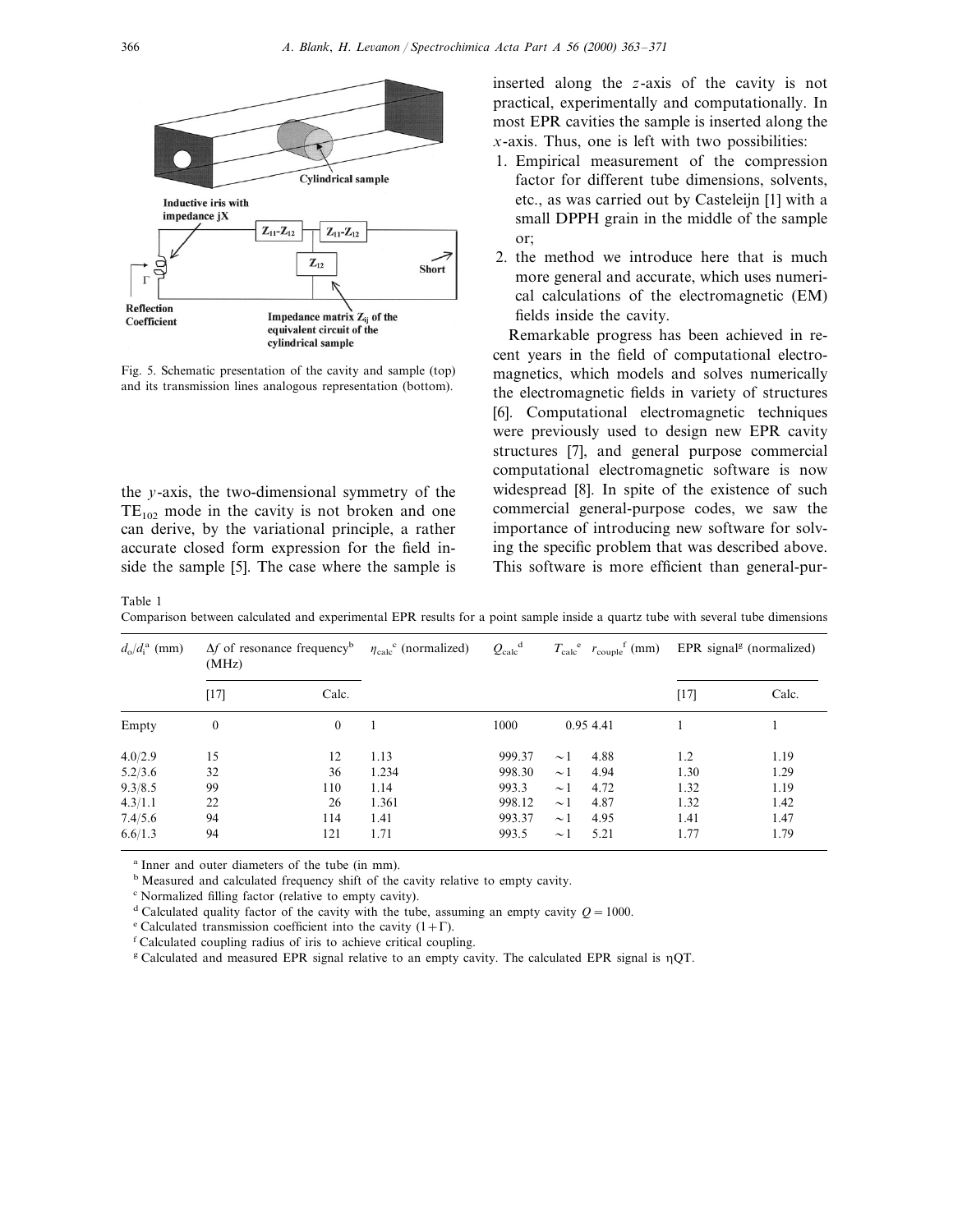Table 2 Calculated and experimental results of EPR signal intensity of DPPH in various solvents

| Solvent              | $\epsilon'/\epsilon_0$ | tan $\delta \times 10^4$ |          | $Q_L$  |       | $\eta O T^{\rm a}$ | EPR signal <sup>b</sup> |
|----------------------|------------------------|--------------------------|----------|--------|-------|--------------------|-------------------------|
| Toluene              | 2.24                   | 10                       | 0.042985 | 599.2  | 0.973 |                    |                         |
| Ethanol              | 1.7                    | 680                      | 0.0423   | 569.37 | 0.921 | 0.88               | 0.86                    |
| Methanol             | 8.9                    | 8100                     | 0.0509   | 141.05 | 0.934 | 0.295              | 0.31                    |
| Carbon tetrachloride | 2.17                   | 16                       | 0.0428   | 598.89 | 0.972 | 0.99               | 0.98                    |

<sup>a</sup> This calculated quantity is proportional to the EPR signal and is normalized to the signal of DPPH in toluene.

<sup>b</sup> This measured quantity is normalized to toluene.

pose codes and includes algorithms, which enables the use of optimized tube dimensions to gain maximum signal sensitivity. An additional problem that the code handles, and which is not addressed by general computational electromagnetics codes, is a numerical mimicry of the process of cavity matching. Namely, for different sample properties, the cavity's matching iris dimensions must be changed to achieve critical coupling.

#### **2. The Numerical Algorithm**

The numerical algorithm, which was used to calculate the EM fields inside a rectangular cavity with an inserted sample is based on the finite element method (FEM) technique [9,10] with the specific approach developed by Ali [11]. The FEM technique is based on a numerical solution of the 'weak representation' of the electromagnetic wave equation. This approach starts with the three-dimensional wave equation:

$$
\nabla \times \left(\frac{1}{\mu_r(\mathbf{r})}\nabla \times \mathbf{E}(\mathbf{r})\right) - k_0^2 \varepsilon_r(\mathbf{r})\mathbf{E}(\mathbf{r}) = -jk_0 Z_0 \mathbf{J}(\mathbf{r})
$$
\n(3)

where  $\mu_r$  is the permeability, which can be a function of the space coordinates (**r**); **E** is the electric field vector;  $k_0$  is the free-space wave number ( $2\pi/\lambda$ );  $\varepsilon_r$  is the permittivity;  $Z_0$  is free space impedance (about 377  $\Omega$ ); and **J** is the vector of an electric current source.

Numerical manipulation of this equation results in the linear set of equations:

$$
[A_{mn}][E_n] = [R_m]
$$
\n<sup>(4)</sup>

where:

$$
A_{mn} = \int_{V} \left[ \frac{1}{\mu_r} (\nabla \times \mathbf{w}_n(\mathbf{r})) \cdot (\nabla \times \mathbf{w}_m(\mathbf{r})) - jk_0 Z_0 \varepsilon_r \mathbf{w}_n(\mathbf{r}) \cdot \mathbf{w}_m(\mathbf{r}) \right] dV
$$

and

$$
R_m = -jk_0 Z_0 \left[ \int_V [\mathbf{J}_m(\mathbf{r})] \cdot \mathbf{w}_m(\mathbf{r}) \, dV - \oint_S \mathbf{J}_m(\mathbf{r}) \cdot \mathbf{w}_m(\mathbf{r}) \, dS \right]
$$

where *n* and *m* are indices which cover all the discrete volumes of the relevant space (Appendix A).

Since most of the theory behind this derivation appears only in a recent Ph.D. dissertation [11], we provide the reader with a detailed discussion in the Appendix A. Nevertheless, we can give some basic physical insight of Eq. (4), which represents a linear relation between the electric fields at specific points in space (matrix **A** in Eq. (4)). Thus, the numerical algorithm, by dividing the space into small volumes, allows the electric fields to be obtained at any point (vector **E** in Eq. (4)) because of arbitrary excitation (vector **R** in Eq. (4)). The algorithm divides the relevant space into tetrahedrons (Fig. 3) and each tetrahedron can have it's own electromagnetic properties ( $\varepsilon_r$  and  $\mu_n$ ).

The solution of this linear system of equations is made by an iteration procedure to finally obtain the electric field at all nodes. With this field information all the electromagnetic properties of the cavity, whether it is empty or occupied by a sample, can be calculated. It is important to emphasize that although the fields are calculated in a tetrahedron structure, the algorithm uses rectan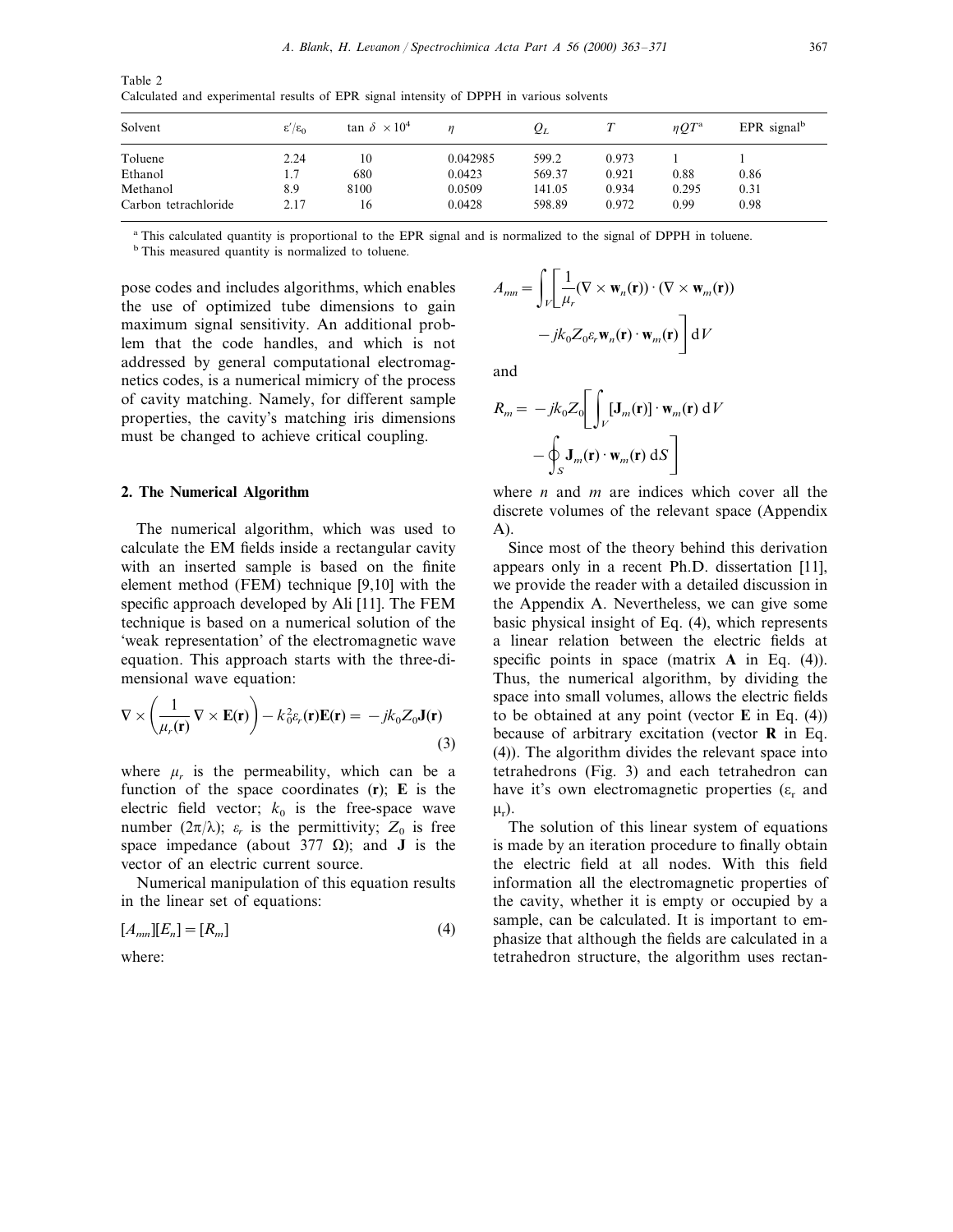gular boxes (hexahedrons) to define the geometry of the structure, which later are divided into tetrahedrons (five tetrahedrons in each hexahedron). The results are also reported per hexahedron.

## **3. Applications**

## 3.1. *Determination of spin concentrations by EPR*

As was noted in the introduction, accurate determination of spin concentrations by EPR experiments suffers from the fact that the reference and unknown samples usually don't have similar permittivity. This problem was demonstrated in a recent experiment, where measurements of the same samples with different standards resulted in different results [2]. It should be pointed out that the experiments were carried out without taking into account the different permittivity values of the various standards. The inconsistencies in the results between those experiments were substantial. These discrepancies can be accounted for as a result of not taking into account the permittivity differences, which can easily affect the accuracy within the order of  $50-100\%$  [1].

To account for permittivity differences, one can use the semi-empirical 'field compression factor' method. However, acquiring this factor requires elaborated measurements, which may themselves be very inaccurate. Therefore, without any simple computational procedure in hand, the effects of the differences in the permittivity of the sample and standard are rarely considered. This is why and where the numerical electromagnetic calculation can make its substantial contribution.

We describe bellow the application of our numerical procedure to treat these types of problems. By neglecting the influence of field modulation Eq. (1), and assuming constant incident microwave power and matching  $(V_0$  and  $\Gamma_2-\Gamma_3$  are constant) the EPR signal is proportional to  $Q_{L}\eta T$ , where T is the transmission coefficient of the cavity (namely,  $T=1+\Gamma_3$ ) and  $\eta$  is the filling factor with its conventional definition [12]. Calculation of  $\eta$  and  $Q_L$  of the cavity, requires accurate knowledge of the electric and magnetic fields' distribution inside the cavity. However, these fields distribution does not depend upon the way the cavity is being excited. In other words, the fields at resonance are eigen modes of a specific cavity and sample structure. This fact enables to treat the problem with a very compact close structure in terms of the FEM formulation, as shown in Fig. 2b. Most of the computational domain is the cavity itself, and only several hexahedrons which are outside the cavity, are needed for coupling the microwave source to the cavity. Fig. 2b presents an additional feature, which is unique to the FEM formulation, and enables the use of an adjustable hexahedron grid size. With this feature, the number of unknowns is reduced and the thin tubes inside the cavity can be modelled accurately and efficiently.

The results of such calculations are presented in Fig. 4. It can be seen that one can obtain complete knowledge of the electric and magnetic fields distribution in the cavity. After having calculated the electric and magnetic fields, the filling factor can be obtained by Eq. (5):

$$
\eta = \frac{\sum_{n} (H_{x}^{n2} + H_{z}^{n2}) \cdot V_{n}}{\sum_{m} (H_{x}^{m2} + H_{z}^{m2}) \cdot V_{m}}
$$
(5)

where  $n$  is an index running over all the hexahedrons of which the sample volume consists of, and *m* is an index running over all hexahedrons of the entire cavity; and  $V_n$  is the volume of the nth hexahedron. We take into account only  $H_x$  and  $H_z$  because  $H_y$  is usually negligible (although, if required, it can be easily taken into to the calculation). We should also note that we consider *H* and not *B* because we assume that the permeability is of free space, even in the sample. Inspection of Fig. 4, shows that inserting an empty tube inside the cavity causes the magnetic field to become stronger inside the tube volume (i.e., the compression factor is larger than 1). In addition, the *z*-dependency of the field is smaller inside the tube (the field is almost constant with respect to the *z*-axis).

As noted above, for most EPR spectrometers, the signal is proportional to  $Q_I \eta T$ . Thus, full use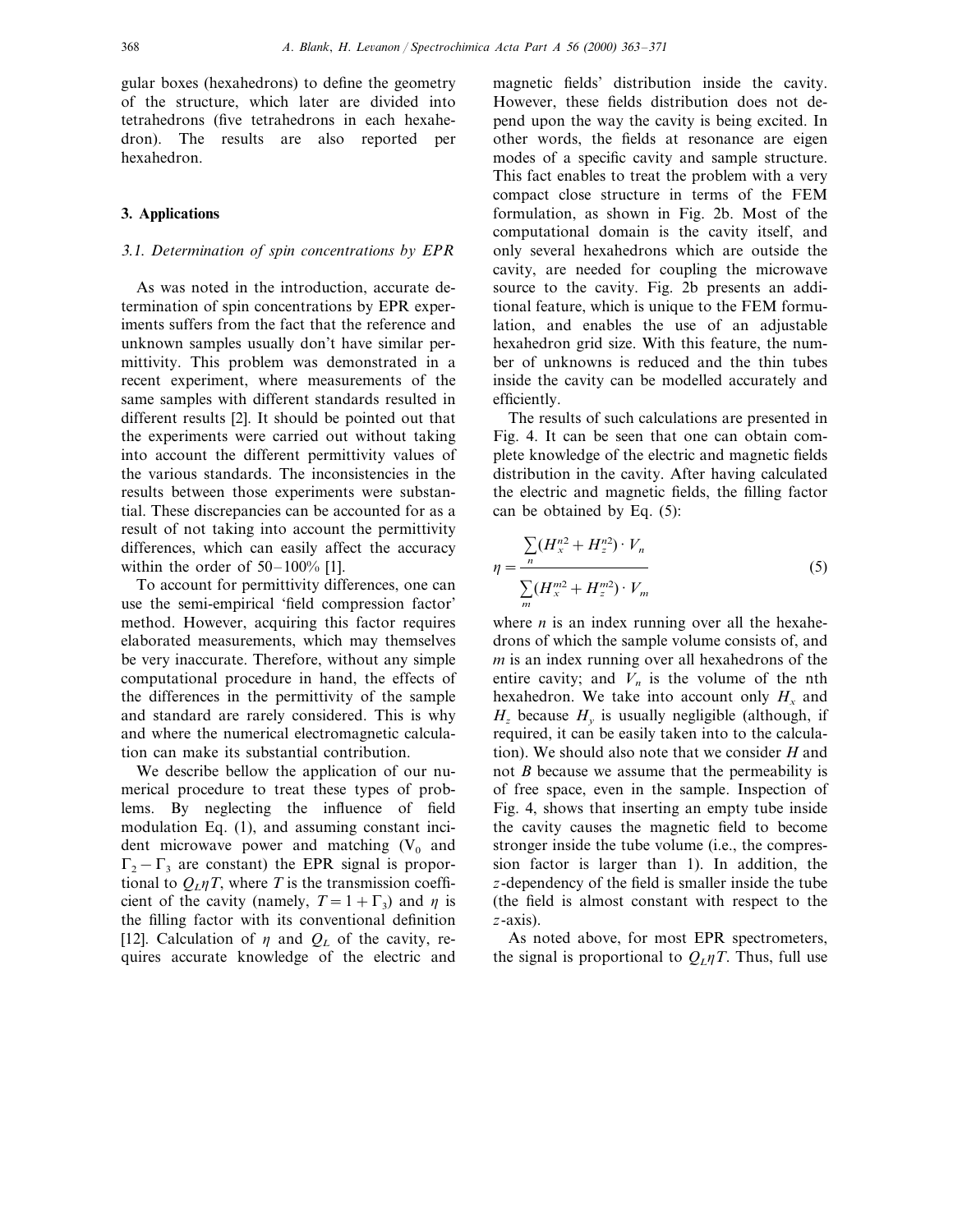of this computational method, for determining the spin concentration in EPR experiments, can be made only if we can calculate the change in *Q* and *T* as a result of inserting different samples into the cavity. The empty cavity quality factor, *Q*e, can be measured by network analyzer [13], or by measurement of the ringing time after a microwave pulse (by the equation  $Q = v_0^e / \pi \tau_R$ , where  $v_0^e$  is the resonance frequency of the empty cavity and  $\tau_R$  is the ringing characteristic time of the cavity). Once the empty cavity  $Q_e$  is known, we can calculate the total *QL* (cavity and sample), through our knowledge of the electric and magnetic fields in the cavity:

$$
Q_{\rm L} = \left( \frac{\sum_{m} \varepsilon_{m}^{\prime\prime} (E_{y}^{m2} + E_{y}^{m2} + E_{y}^{m2}) \cdot V_{m}}{\sum_{m} (H_{x}^{m2} + H_{z}^{m2}) \cdot V_{m}} + 1/Q_{e} \right)^{-1}
$$
(6)

where the summation is on the entire cavity volume. Note that  $\varepsilon_{m}''$  (the imaginary part of the permittivity) depends on the cell index, i.e. the position in the cavity.

The resonance frequency of the cavity obviously changes as the sample is inserted. Therefore, in order to find the new resonance frequency, the calculation of  $Q_L$  (and  $\eta$ ) is repeated several times (typically, ten times) until the results converge to the new resonance frequency of the loaded cavity  $(v_0^L)$ . The new resonance frequency is also an important factor that comes out of the calculation. At this frequency, the final results of  $\eta$ ,  $Q_L$  and *T* are obtained.

Unlike the calculation of  $Q_L$  and  $\eta$  (in a finite closed domain), the calculation of *T* requires an open domain. The accurate calculation of *T* is important, because as different samples are inserted in the cavity, it's reflection coefficient,  $\Gamma_3$ , changes, and as mentioned above,  $T=1+\Gamma_3$ . Finding  $\Gamma_3$  is not trivial, because in every CW EPR measurement, the goal is to minimize  $\Gamma_3$ by changing the matching properties of the cavity (i.e. to achieve critical coupling). We have found that the analogous numerical-computational of the cavity matching may be described by the following procedure:

- 1. After  $Q_L$ ,  $\eta$  and  $v_0^L$  are found, we calculate the impedance matrix of the sample in the cavity. This impedance matrix is shown in Fig. 5 and is the general form of a symmetric four-terminal microwave network [14]. The calculation of the impedance matrix is made at the resonance frequency by employing the FEM procedure.
- 2. The impedance matrix of the coupling iris can be calculated by a closed form expression given elsewhere [14]. This calculation is done for several iris diameters and, for each case, the reflection coefficient of the whole structure (shown in Fig. 5 in transmission lines representation) can be evaluated by standard transmission lines theory. The iris radius, which corresponds to the minimal reflection coefficient, is chosen as the matching iris radius.

With the above numerical procedure, the EPR signal, which is proportional to  $Q_L \eta T$  is obtained.

#### 3.2. *Signal to noise optimization*

We have shown how to calculate the factor  $Q_{\mu} \eta T$  that is proportional to the EPR signal. Once this factor is known, it is possible to optimize the signal-to-noise-ratio (SNR), namely, to increase the EPR signal by maximizing  $Q_l \eta T$ . The variables, which can be changed by our program, are the tube's inner and outer diameters, keeping other variables, such as solvent properties, cavity dimensions, etc., fixed. The optimization can be carried out by several methods. Here, we have employed the Nedler-Mead simplex search method [15,16]. For example, we optimized the quartz tube dimensions of a paramagnetic sample dissolved in toluene, in a standard  $TE_{102}$  mode cavity. The calculated optimal tube dimensions are 4.2 and 4.8 mm for the inner and outer radii, respectively. The optimized inner and outer radii of the EPR tube will, of course, depend on the sample and tube dielectric properties (quartz, pyrex, etc.), and the cavity's dimensions. It is clear that for different cavities and different samples, the optimized tube dimensions are different.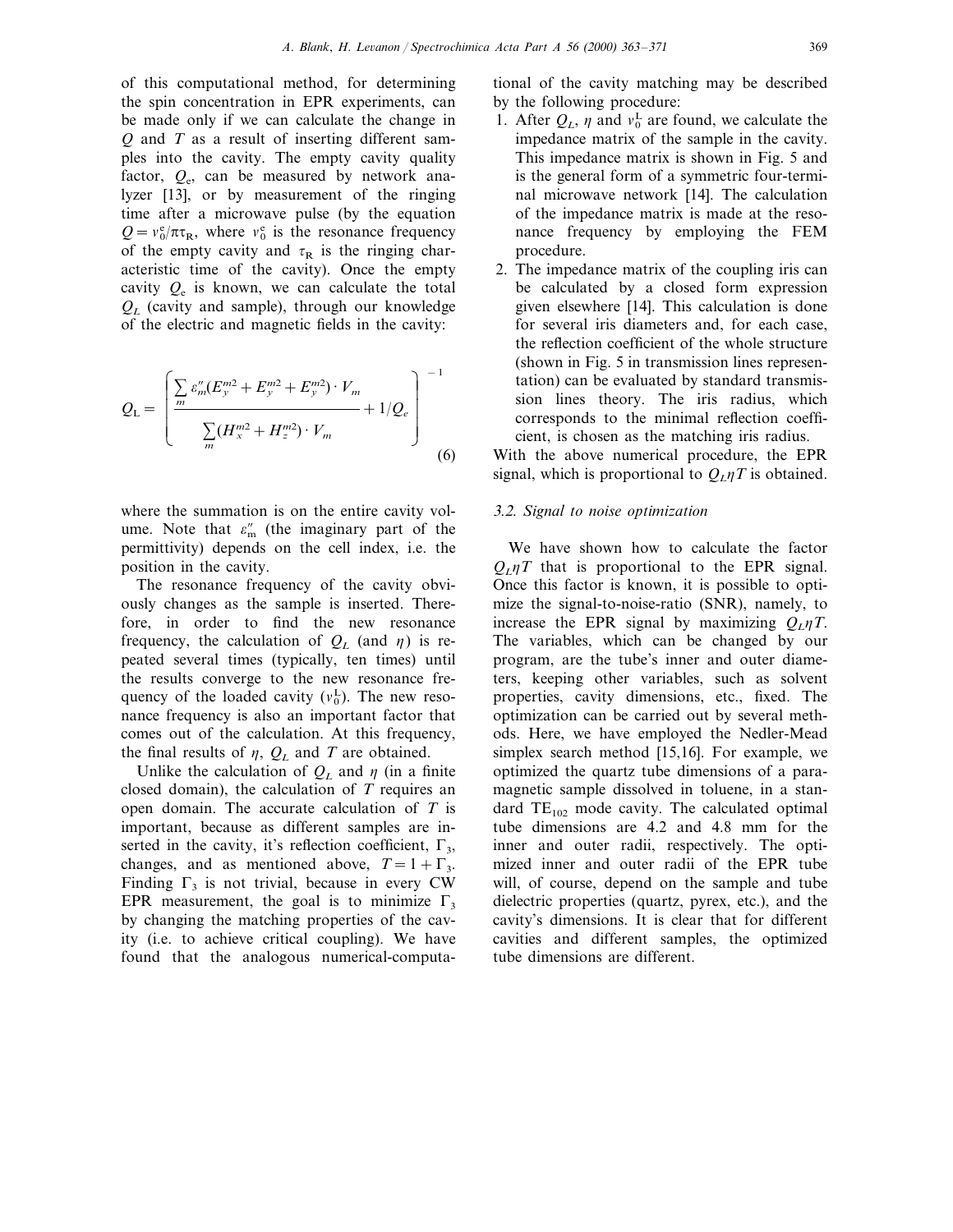# **4. Numerical and Experimental Examples**

To verify our calculations, based upon Ali's approach [11], we have compared our numerical results to those available in the literature and to experimental data gained in our study. Let us first consider the experiment where a point sample (DPPH) in a quartz tube was measured to acquire the variations in the EPR signal intensity as a function of the tube thickness [17]. The comparison of these results with our calculations is given in Table 1. It can be seen that changing tube dimensions can result in substantial changes in the EPR signal intensity, which is followed closely by the numerical calculations.

The second example emphasizes the importance of using our approach in the determination of spin concentration. As a reference, we have used a small amount of DPPH, which was dissolved in different solvents, i.e. ethanol, methanol, carbon tetrachloride and toluene ( $\approx 1$  mM). All measurements were taken shortly after sample preparation. The permittivity of the solvents at X-band frequency, was obtained from known data [18], and assuming that the DPPH effect on the solvent permittivity is negligible. With a paramagnetic sample or solution whose permittivity in the microwave regime is unknown, there are several methods of determining this value [13]. Measurements were made with an X-band CW spectrometer (Varian model E-LINE) in a  $TE_{102}$  cavity  $(1.02 \times 2.29 \times 4.15$  cm), and 100 mW microwave power. Quality factor of the empty cavity was measured by the ringing time of the cavity, after a strong microwave pulse using a Bruker pulsed spectrometer (ESP 380E). The *Q* of the empty cavity was found to be  $\approx 600$ . Solvents were placed in a quartz tube with an inner radius of 1.5 mm and an outer radius of 2 mm (with no finger dewer). The results were digitized and integrated twice, and were compared to the calculated ones as shown in Table 2. Again, it can be seen that the solvent properties can substantially affect the cavity's  $Q$ ,  $\eta$  and  $\Gamma_3$ , which results in differences in the EPR signal intensity of the same amount of spins.

## **5. Conclusions**

We have presented a new computational method to calculate the electromagnetic properties of a rectangular EPR cavity loaded with a dielectric sample. The method should be used when accurate knowledge of the number of unpaired spins in the sample is required. The numerical algorithm is versatile and accurately models an EPR measurement. In other words, when a new sample is inserted in the cavity, the frequency is swept to find the new resonance frequency. In addition, the iris changes its dimensions to achieve the new critical coupling. Finally, at resonance frequency and the optimal iris radius, the EPR signal is calculated. Comparison with several EPR measurements was found to be satisfactory.

## **Acknowledgements**

This work is in partial fulfilment of the requirements for a Ph.D. degree (A.B.) at the Hebrew University of Jerusalem. This work was partially supported by the Israel Ministry of Science, through the 'Eshkol Foundation' (A.B.), by a US-Israel BSF grant and by the Volkswagen Foundation (I/73-145). The Farkas Research Center is supported by the Bundesministerium für die Forschung und Technologie and the Minerva Gesellschaft für Forchung GmbH, FRG. We are also grateful to Professor Todd Hubing (University of Missouri-Rolla), for providing us with his FEM software.

## **Appendix A. Derivation of the numerical linear equations in the FEM formulation**

We begin by multiplying Eq.  $(3)$  (in the main text) by a vector weighing function, **w**(**r**), and integrate over the volume  $V$  to obtain the 'weak form of the wave equation':

$$
\int_{V} \left[ \nabla \times \left( \frac{1}{\mu_{r}} \nabla \times \mathbf{E}(\mathbf{r}) \right) \cdot \mathbf{w}(\mathbf{r}) - k_{0}^{2} \varepsilon_{r} \mathbf{E}(\mathbf{r}) \cdot \mathbf{w}(\mathbf{r}) \right]
$$
  
dV = -jk\_{0} Z\_{0} \int\_{V} [\mathbf{J}(\mathbf{r})] \cdot \mathbf{w}(\mathbf{r}) dV \qquad (A1)